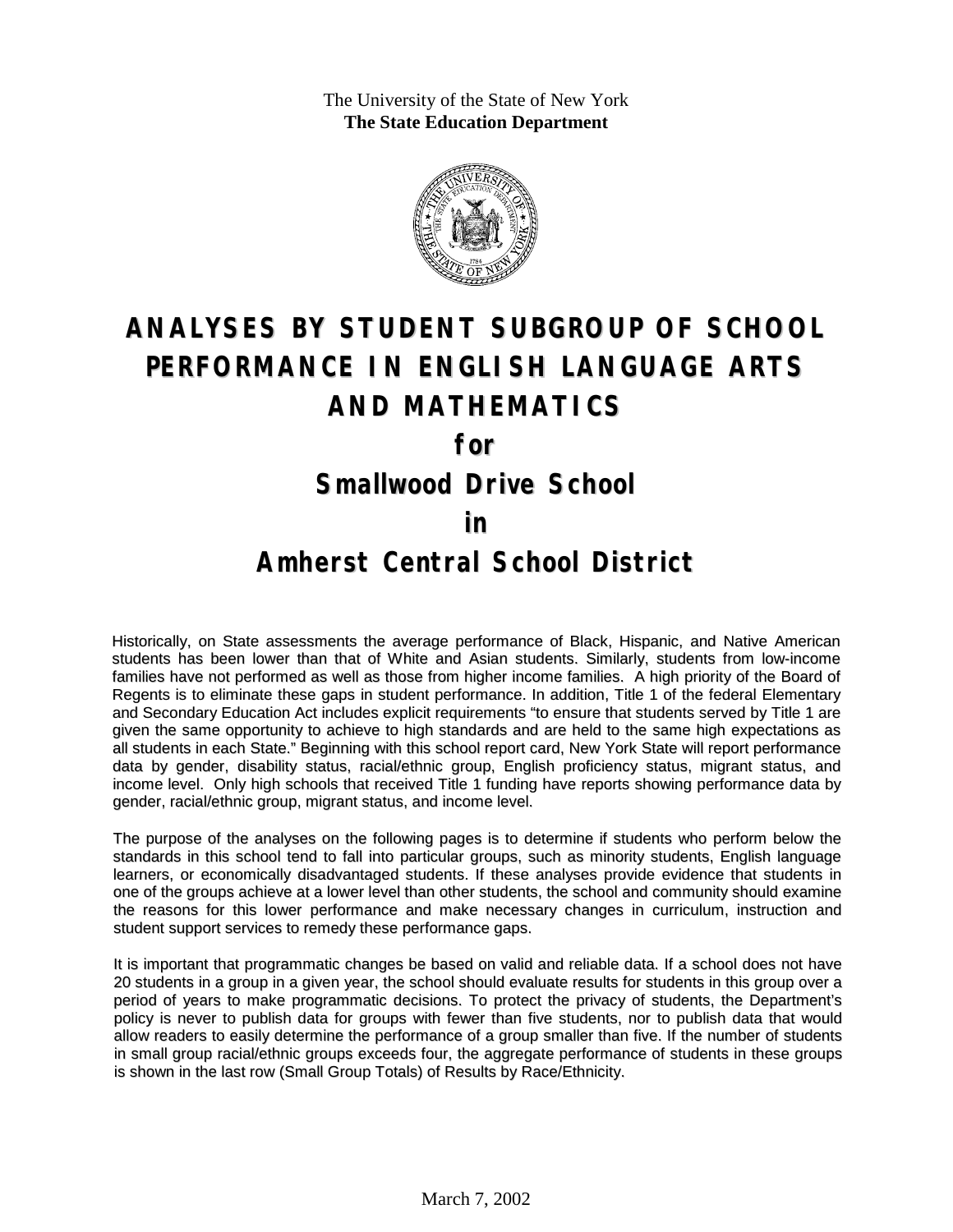## **Elementary English Language Arts**

A description of the performance levels and summary results for all general-education students and all students with disabilities can be found in the *Overview* of the New York State Report Card.

|                                       | <b>Counts of Students</b> |             |                      |                |             |             |             |              | <b>Percentages</b><br>of Tested |                  |
|---------------------------------------|---------------------------|-------------|----------------------|----------------|-------------|-------------|-------------|--------------|---------------------------------|------------------|
| <b>Student Subgroup</b>               | <b>Not Tested</b>         |             |                      | <b>Tested</b>  |             |             |             |              | <b>Students</b>                 |                  |
|                                       | <b>ALT</b>                | ELL         | No<br>Valid<br>Score | Level<br>1     | Level<br>2  | Level<br>3  | Level<br>4  | Total        | Level<br>$2 - 4$                | Level<br>$3 - 4$ |
| Results by Race/Ethnicity             |                           |             |                      |                |             |             |             |              |                                 |                  |
| American Indian/Alaskan<br>Native     | $\Omega$                  | $\mathbf 0$ | $\mathbf 0$          | 0              | $\mathbf 0$ | 0           | 0           | 0            | 0%                              | 0%               |
| <b>Black</b>                          | $\mathbf 0$               | $\mathbf 0$ | $\mathbf 0$          | s              | $\mathbf s$ | s           | $\mathbf s$ | 5            | $\mathbf s$                     | $\mathbf s$      |
| Hispanic                              | 0                         | 0           | 0                    | s              | $\mathbf S$ | s           | s           | $\mathbf{1}$ | s                               | s                |
| Asian or Pacific Islander             | 0                         | 0           | 0                    | 1              | 0           | 3           | 4           | 8            | 88%                             | 88%              |
| White                                 | $\overline{2}$            | 0           | $\pmb{0}$            | $\mathbf{1}$   | 21          | 57          | 34          | 113          | 99%                             | 81%              |
| Total                                 | 2                         | 0           | $\pmb{0}$            | 3              | 23          | 63          | 38          | 127          | 98%                             | 80%              |
| Small Group Totals (s)                | 0                         | 0           | 0                    | 1              | 2           | 3           | 0           | 6            | 83%                             | 50%              |
| Results by Gender                     |                           |             |                      |                |             |             |             |              |                                 |                  |
| Female                                | $\mathbf 0$               | 0           | $\pmb{0}$            | $\mathbf{1}$   | 11          | 29          | 21          | 62           | 98%                             | 81%              |
| Male                                  | $\overline{2}$            | 0           | $\pmb{0}$            | $\overline{2}$ | 12          | 34          | 17          | 65           | 97%                             | 78%              |
| Total                                 | $\overline{2}$            | 0           | $\mathbf 0$          | 3              | 23          | 63          | 38          | 127          | 98%                             | 80%              |
| Results by English Proficiency Status |                           |             |                      |                |             |             |             |              |                                 |                  |
| <b>English Proficient</b>             | 2                         | 0           | $\pmb{0}$            | 3              | 23          | 63          | 38          | 127          | 98%                             | 80%              |
| <b>Limited English Proficient</b>     | 0                         | 0           | $\pmb{0}$            | $\pmb{0}$      | $\mathbf 0$ | 0           | $\mathbf 0$ | 0            | 0%                              | 0%               |
| Total                                 | $\overline{2}$            | $\pmb{0}$   | 0                    | 3              | 23          | 63          | 38          | 127          | 98%                             | 80%              |
| Results by Income Level               |                           |             |                      |                |             |             |             |              |                                 |                  |
| Economically<br>Disadvantaged         | $\mathbf 0$               | 0           | $\mathbf 0$          | s              | $\mathbf s$ | $\mathbf s$ | s           | 4            | $\mathbf s$                     | $\mathbf s$      |
| Not Disadvantaged                     | 2                         | 0           | $\mathbf 0$          | $\mathbf s$    | S           | $\mathbf s$ | s           | 123          | $\mathbf s$                     | s                |
| Total                                 | $\overline{2}$            | $\Omega$    | $\pmb{0}$            | 3              | 23          | 63          | 38          | 127          | 98%                             | 80%              |
| Results by Migrant Status             |                           |             |                      |                |             |             |             |              |                                 |                  |
| <b>Migrant Family</b>                 | 0                         | 0           | 0                    | $\pmb{0}$      | 0           | 0           | $\pmb{0}$   | 0            | 0%                              | 0%               |
| Not Migrant Family                    | 2                         | $\mathbf 0$ | 0                    | 3              | 23          | 63          | 38          | 127          | 98%                             | 80%              |
| Total                                 | $\overline{2}$            | 0           | $\pmb{0}$            | 3              | 23          | 63          | 38          | 127          | 98%                             | 80%              |

**Note. ALT** designates severely disabled students eligible for the New York State Alternate Assessment; **ELL** designates English language learners eligible for an alternative assessment of proficiency in reading English; and **No Valid Score** designates students who did not receive a valid test score because of absence from all or part of the test or because the test was administered under nonstandard conditions.